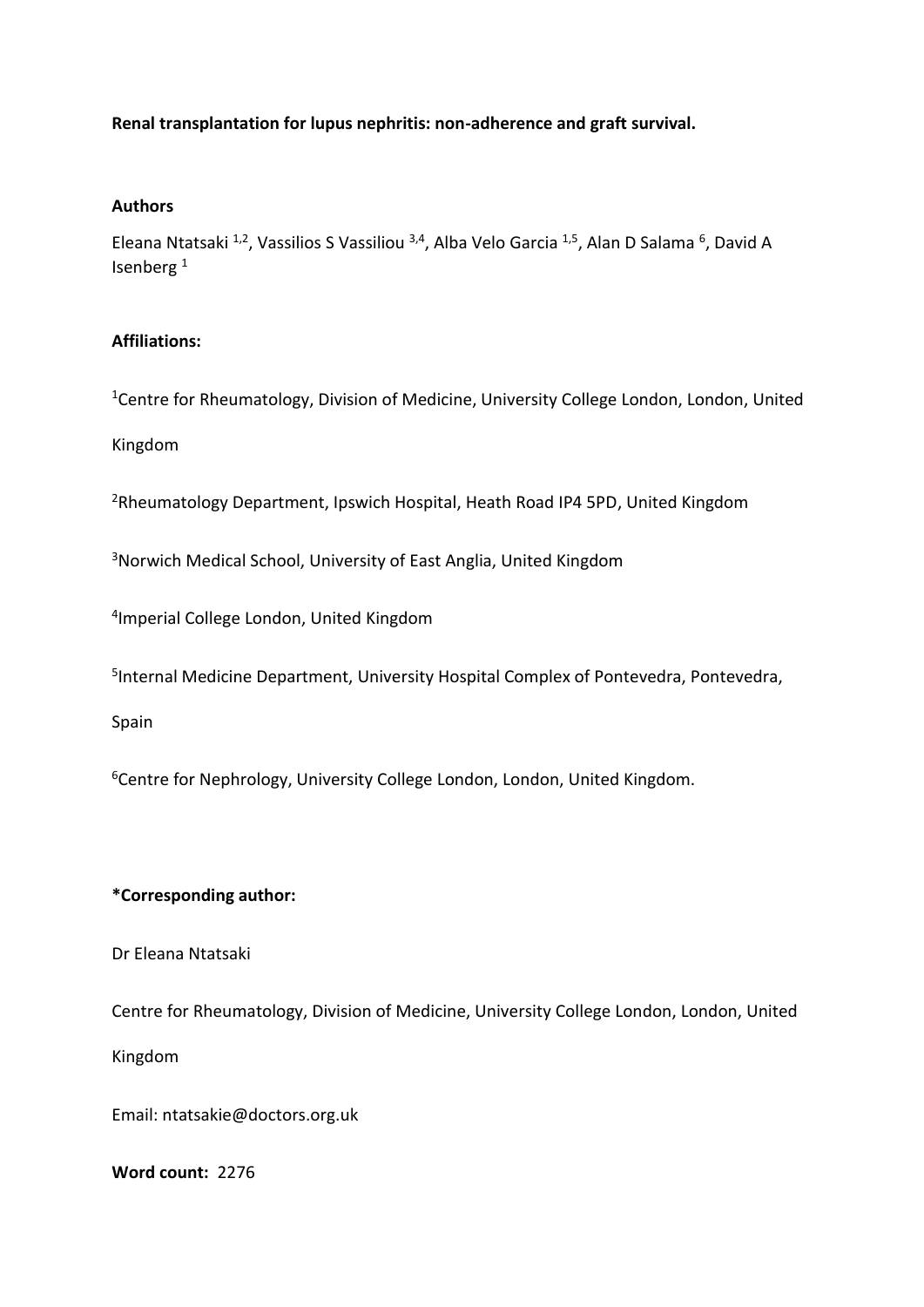# **Author contribution:**

EN study planning, obtaining funding, data collection, drafting manuscript

VSV statistical analysis, significant revisions to manuscript

AVG data collection, significant revisions to manuscript

ADS study planning, obtaining funding, data collection, drafting manuscript

DAI study planning, obtaining funding, data collection, drafting manuscript

### **Disclosure statement:**

All authors declare they have no conflicts of interest with regards to this paper

### **Funding statement**

The work presented in this paper has been supported by a grant awarded by LUPUS UK.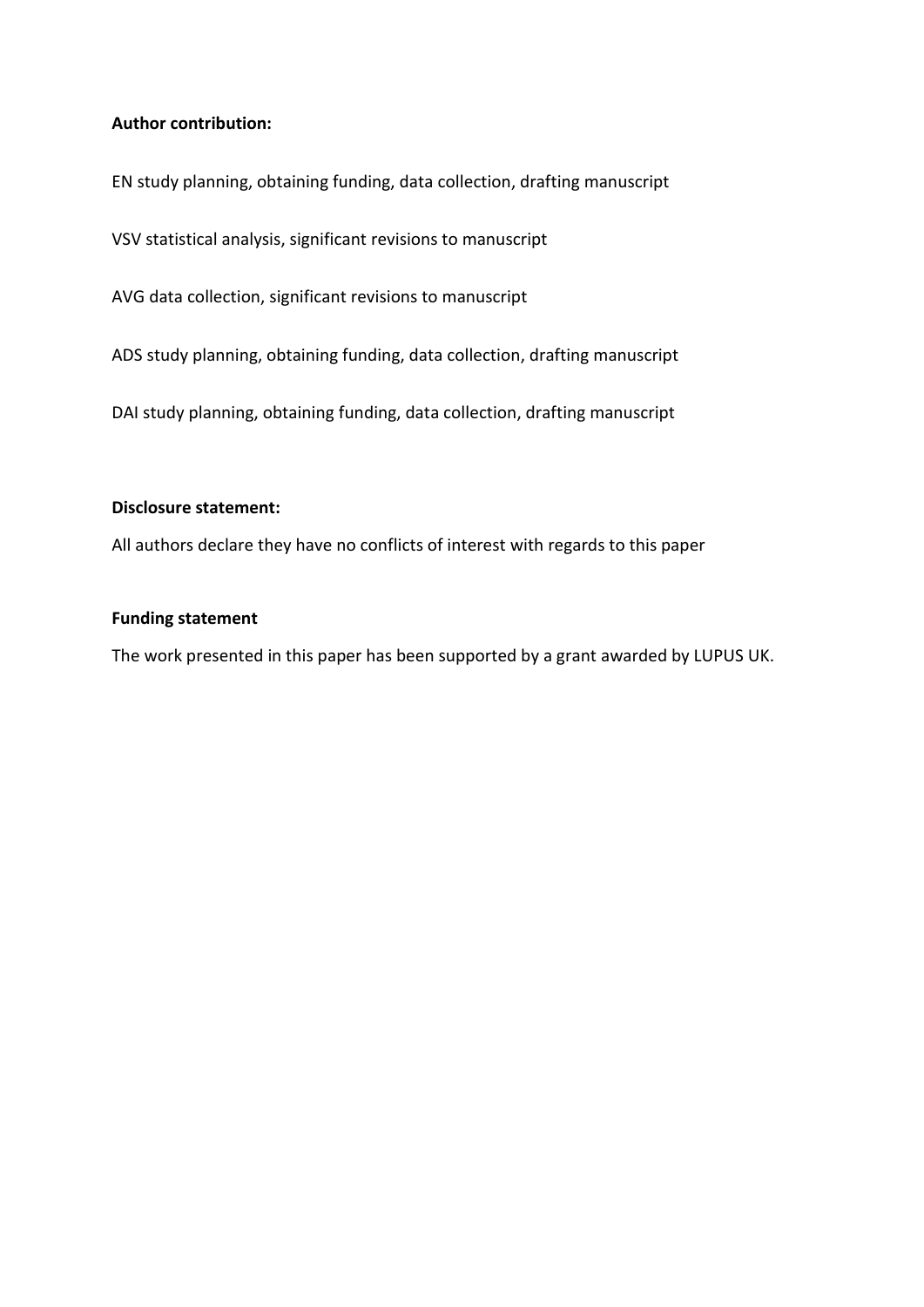#### **Abstract**

#### **Objectives**

Poor adherence to immunosuppressive treatment is common in patients with systemic lupus erythematosus and may identify those with lupus nephritis (LN) who have a poorer prognosis. Non-adherence has also been reported to be a potential adverse outcome predictor in renal transplantation (rTp). We investigated whether non-adherence is associated with increased rTp graft rejection and/or failure in patients with LN.

### **Methods**

Patients with LN undergoing rTp in two major London hospitals were retrospectively included. Medical and electronic records were reviewed for documented concerns of nonadherence as well as laboratory biochemical drug levels. The role of non-adherence and other potential predictors of graft rejection/ failure including demographics, comorbidities, age at SLE and LN diagnosis, type of LN, time on dialysis prior to rTp and medication use were investigated using logistic regression.

### **Results**

Out of 361 patients with LN, 40 had renal transplantation. During a median follow up of 8.7 years, 17/40 (42.5%) of these patients had evidence of non-adherence. A total of 12 (30.0%) patients experienced graft rejection or failure or both. In the adherent group 2/23 (8.7%) had graft rejection, whilst in the non-adherent this rose to 5/17 (29.4%, p=0.11). Graft failure was seen in 5/23 (21.7%) patients from the adherent group and 4/17 (23.5%) in the non-adherent group (p=0.89). Non-adherent patients had a trend towards increased graft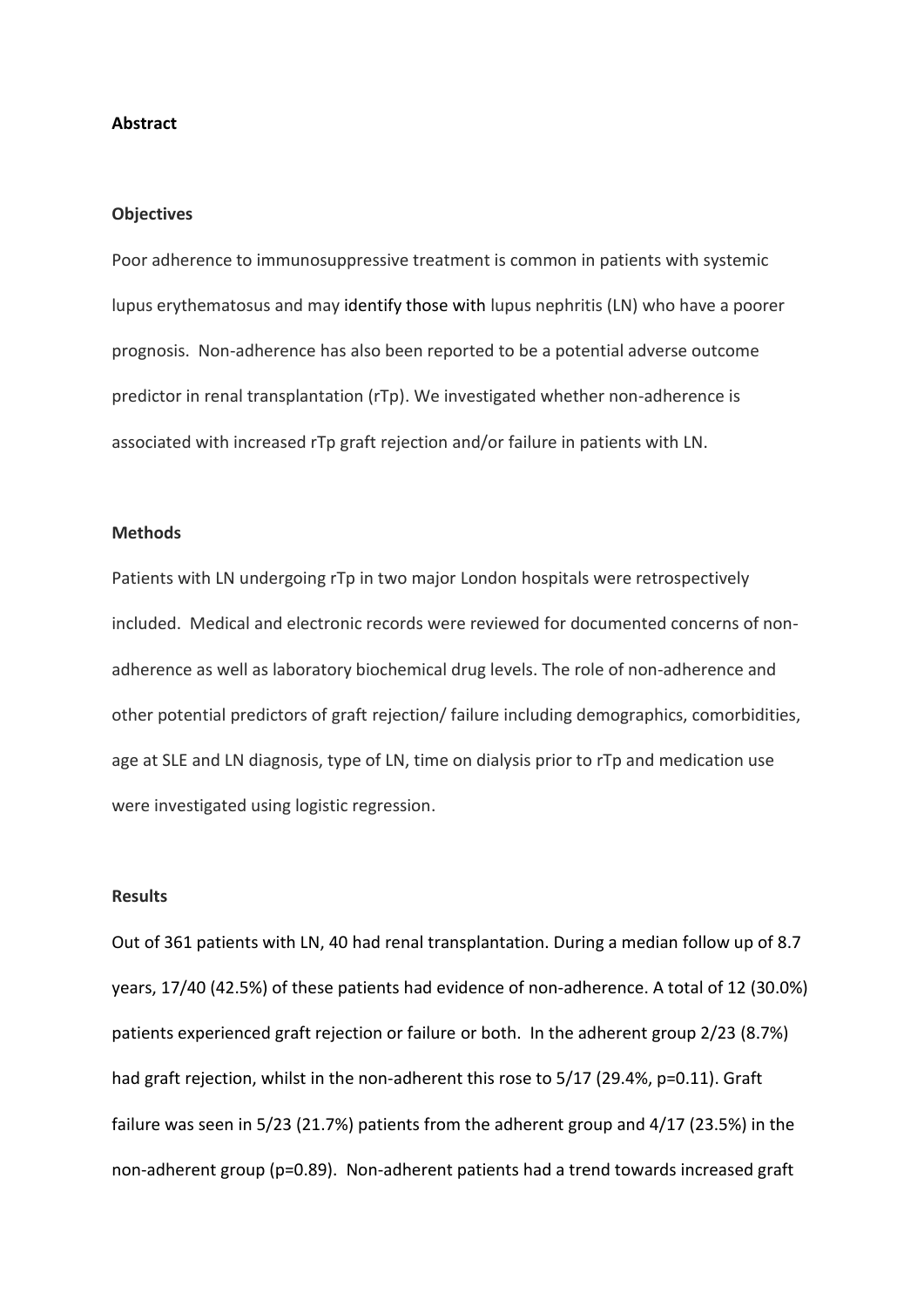rejection, hazard ratio 4.38, 95% CI=0.73-26.12, p=0.11. Patients who spent more time on dialysis prior to rTp were more likely to be adherent to medication, p=0.01.

## **Conclusion**

Poor adherence to immunosuppressive therapy is common and has been shown to associate with a trend towards increased graft failure in patients with LN requiring renal transplantation. This is the first paper to report that shorter periods on dialysis prior to transplantation might lead to increased non-adherence in lupus patients.

## **Keywords**

- Lupus nephritis
- Adherence to treatment
- Renal transplant
- Graft rejection
- Graft failure
- SLE

## **Key messages**

- Non-adherence to immunosuppressive medication following renal transplantation in patients with lupus nephritis is common
- Non-adherence might lead to increased graft rejection following renal

transplantation for lupus nephritis

• Longer periods on dialysis prior to renal transplantation are associated with

improved adherence post-transplantation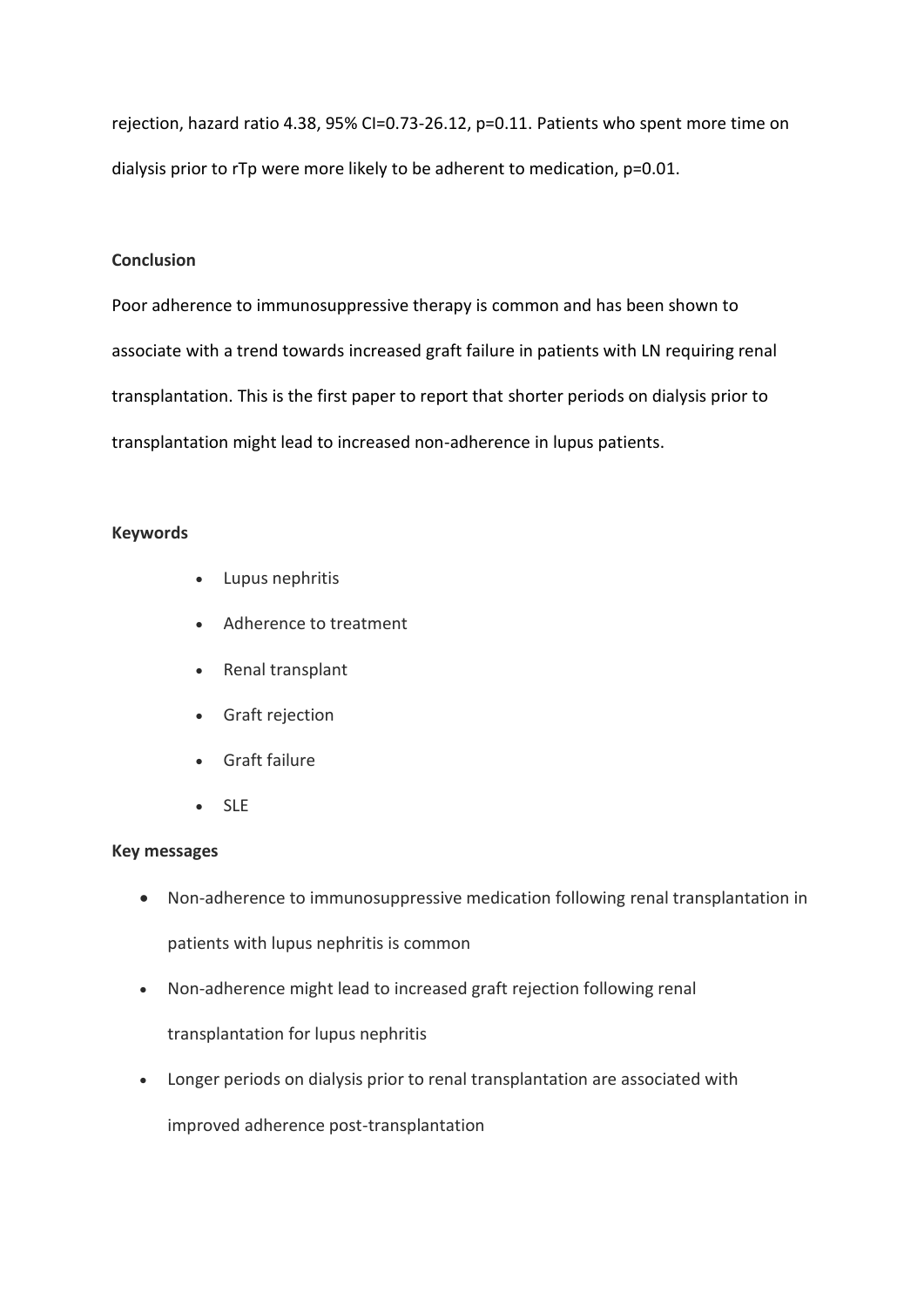#### **Introduction**

According to the World Health Organization medication adherence is "the extent to which a person's behaviour (taking medications, following a recommended diet and/or executing life-style changes) corresponds with the agreed recommendations of a health care provider <sup>1</sup>." We and others have shown that adherence to medication is variable in patients with systemic lupus erythematosus (SLE), with poor adherence often affecting more than 50% of the patients; this might potentially be associated with worse overall prognosis  $2-4$ .

Renal transplantation for patients with lupus nephritis is an increasingly utilised therapy for end stage renal failure (ESRF)<sup>5,6</sup>. However, the sparsity of suitable donors and frequent allosensitisation of lupus patients due to receipt of blood products and prior pregnancies means that most patients spend significant time on dialysis before transplantation. Poor adherence to immunosuppressive therapy has been shown to associate with increased graft failure in renal transplant patients. Up to 16% of graft losses are attributed, in part, to poor adherence <sup>7,8</sup>.

It is recognised that in patients with renal transplantation non-adherence can lead to acute and chronic rejection, reduced renal function potentially necessitating return to dialysis and even death <sup>9</sup>. Returning to dialysis after a failed renal transplant is associated with a 78% mortality risk compared to patients on the transplant waiting list receiving dialysis  $^{10}$ . However, despite the available evidence linking non-adherence to adverse outcomes in patients with transplantation, little specific is known regarding adherence in patients with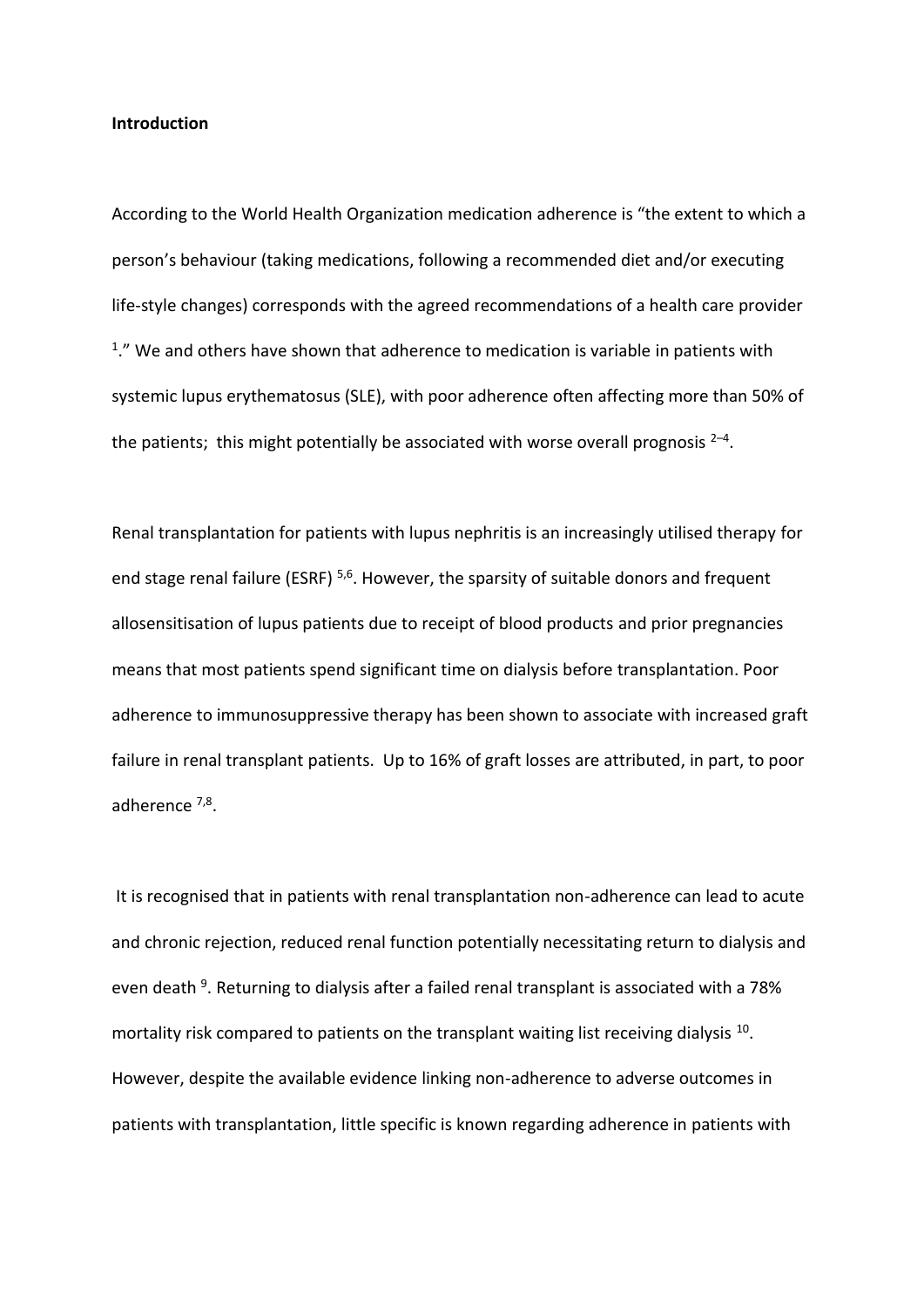lupus nephritis following renal transplantation and whether less adherent patients have worse outcomes.

In this study we investigated potential factors leading to non-adherence in patients with SLE who underwent renal transplantation for LN and whether evidence of non-adherence associates with increased renal graft rejection, defined as an acute deterioration in the graft function associated with specific histopathological changes in the graft; or failure, defined as the need for dialysis or re-transplantation.

### **Methods**

All patients with diagnoses of both SLE and renal failure leading to renal transplantation from two major London hospitals (University College London, UCLH, and Royal Free Hospital, RFH) since 1975 were retrospectively identified and included in this study analysing prospectively captured data. All patients fulfilled ≥4 of the 1982 revised classification criteria for SLE of the American College of Rheumatology  $11$  and we used the International Society of Nephrology/Renal Pathology Society (ISN/RPS) 2003 classification system to define the histological class of lupus nephritis  $^{12}$ . Patients receiving a transplant prior to 1982 were retrospectively shown to fulfil the 1982 criteria.

We retrospectively reviewed hospital electronic and paper records, correspondence with family practitioners and with other hospital physicians to identify any documented concerns about non-adherence to prescribed immunosuppressive treatment. Such concerns would usually be documented if the patients volunteered that they were not adherent to the medication themselves, by family members or admitting to this following direct questioning.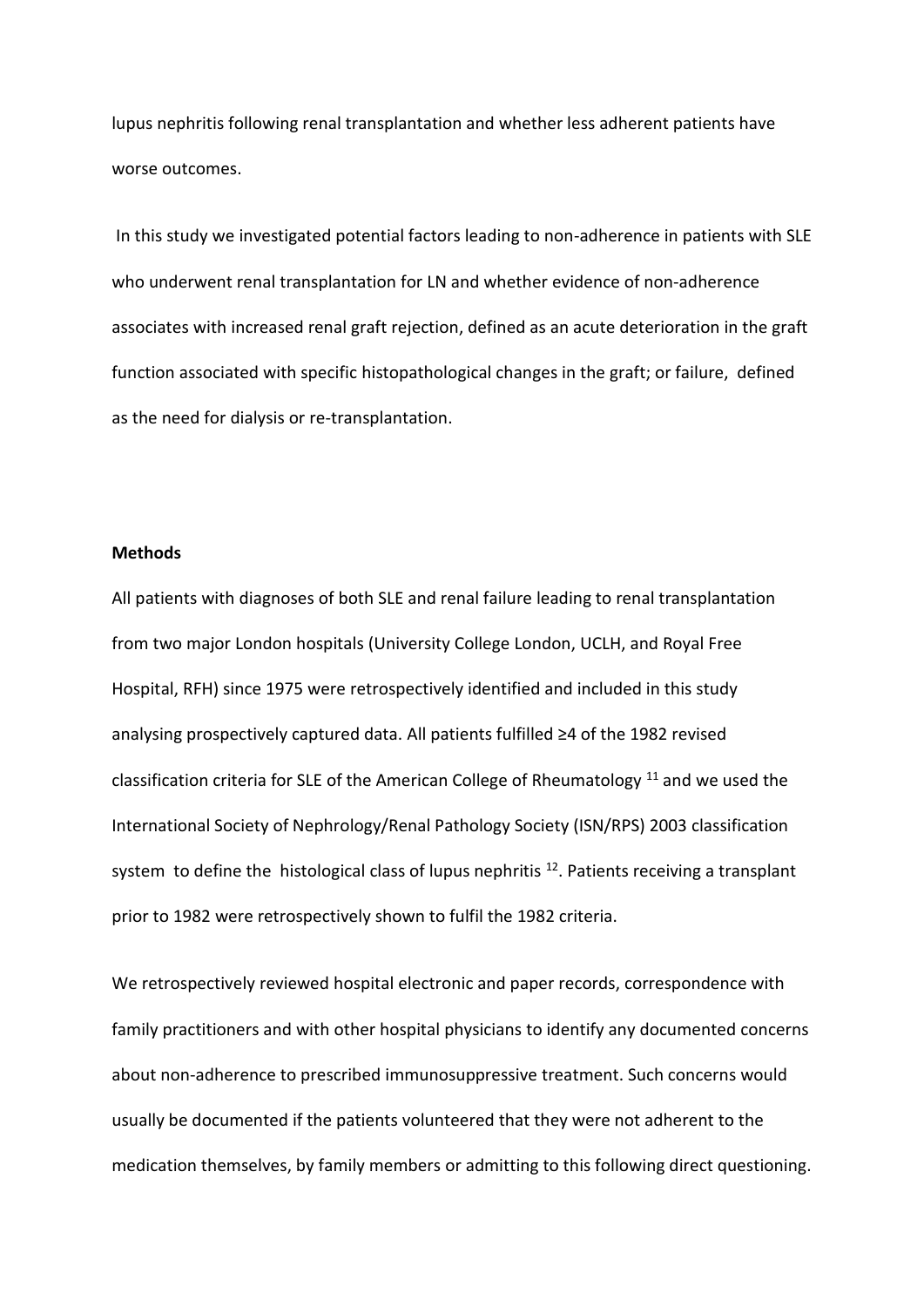Furthermore, in the United Kingdom repeat prescriptions are facilitated by the General Practitioner looking after the patients in the community. Therefore, if the patients do not renew their prescriptions in the community, the General Practitioner or the pharmacist will quickly become aware of this and will bring this to the attention of the clinical team for further evaluation. A recent article revealed that although patient reporting could detect even relatively infrequently missed tablets, drug monitoring could also identify severe nonadherence <sup>3</sup>. Thus, we also reviewed the trough blood levels recorded for patients on tacrolimus or ciclosporin and mycophenalate mofetil (MMF) to help ascertain evidence of non-adherence. As there is no standard biochemical definition of non-adherence for patients with a renal transplant, we took a realistic and pragmatic approach of defining nonadherence as evidence of sub-therapeutic drug levels in routine measuring in >50% of the readings taken, at least 6 months after the renal transplantation to avoid levels taken during the initial introduction of the medication and individual dose adjusting. We used the percentage of sub-therapeutic trough levels of immunosuppressant medication as a surrogate marker of poor adherence rather than trough level variability, as the former has been reported to be more strongly associated with graft rejection after kidney transplantation<sup>7</sup>. Finally, we examined potential associations with poor adherence including sex, ethnicity, age at SLE diagnosis, age at lupus nephritis diagnosis, age when dialysis was started, duration of SLE diagnosis to LN histological type of LN, time on dialysis prior to transplantation, other existing conditions such as diabetes mellitus, hypertension, dyslipidaemia and prior cardiovascular disease. The primary end point was renal graft rejection (defined as acute deterioration in graft function with rejection confirmed histopathologically) occurring >12 months from the transplantation. Secondary endpoints included renal graft failure (defined as need for dialysis or re-transplantation) and a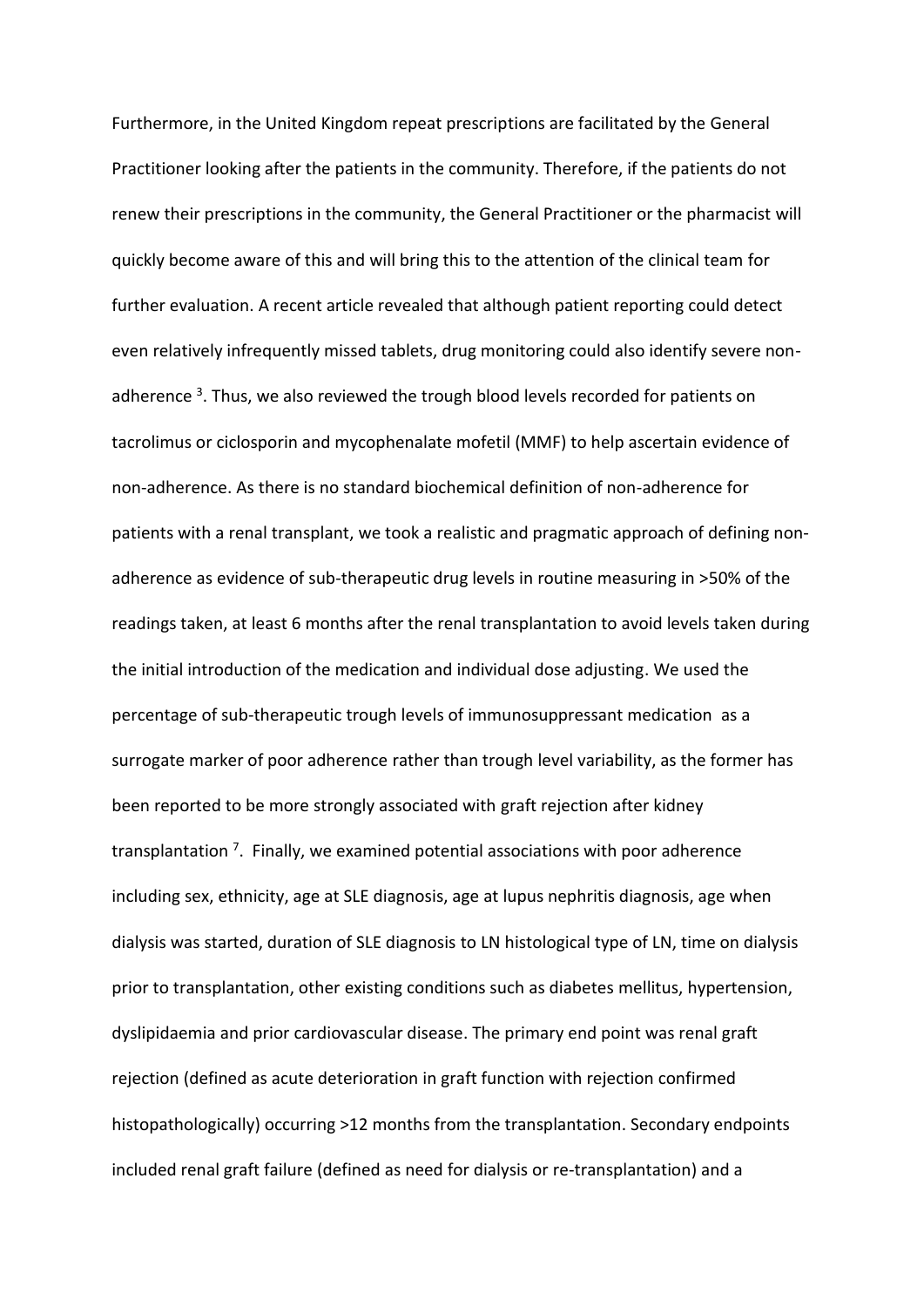composite endpoint of graft rejection and/or failure >12 months from the transplant. As such, if graft failure was identified the patients were censored for the purposes of the secondary outcomes, but continued to be monitored for the primary endpoint of renal graft rejection in the second transplant. The study was a retrospective review of a long-term observational registry and in effect an audit for which University College London does not require formal ethical permission.

### *Statistical analysis*

Categorical variables are presented as number and percentage whilst continuous variables are presented as mean and standard deviation (if normally distributed) or otherwise median and interquartile range. Comparisons between groups were performed using Student's *t*test for normally distributed data or the Mann-Whitney U test for other data or Fisher's exact test. Logistic regression was used to investigate the potential association between non-adherence and renal graft rejection or failure. A p<0.05 was considered significant. IBM SPSS version 25 (IBM Corp., Armonk, NY, USA) was used for statistical analyses.

### **Results**

Three hundred and sixty-one patients with SLE were identified with lupus nephritis the vast majority biopsy confirmed (>90%), of who 40 had renal transplantation for lupus nephritis. A total of 17/40 (42.5%) patients were identified to be non-adherent to prescribed treatment for lupus nephritis (figure 1).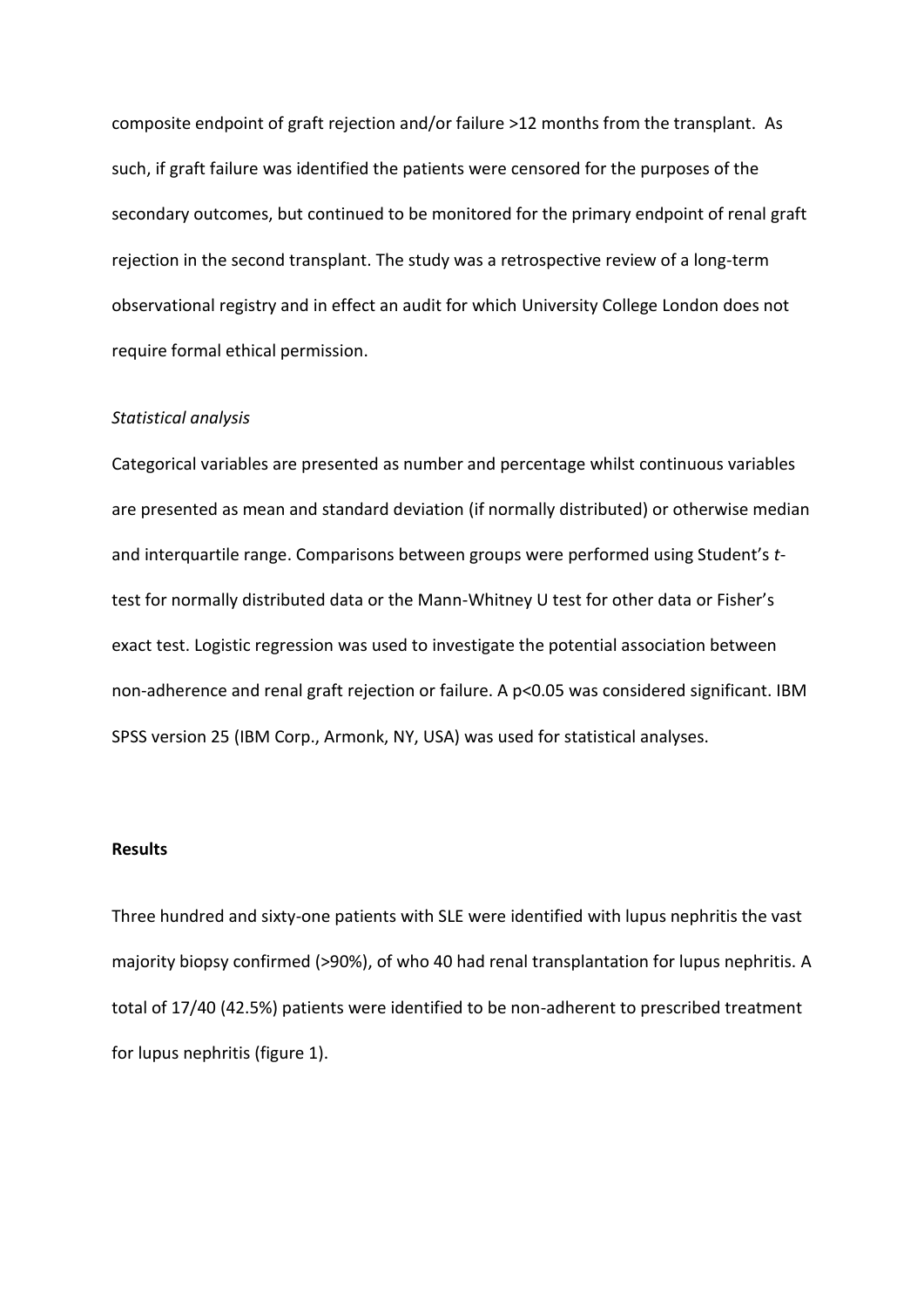

Figure 1: Flow diagram indicating the study population included in this cohort.

As shown in table 1, the only significant difference between the adherent and non-adherent groups was the amount of time spent on dialysis with the adherent group spending 33 (27- 79) months on dialysis vs. the non-adherent group spending 17 (10-24) months on dialysis, p=0.01. There were no other significant differences in adherent and non-adherent patients. In particular, in this cohort there was no difference between the groups with regards to the age at SLE diagnosis or renal transplantation, gender, ethnicity, diagnosis duration, medication prescribed or donor source). In addition, there were no significant differences in other comorbidities between the two groups as shown in table 1 (all values p>0.05). Furthermore, there was no difference in adherence vs non-adherence patterns in patients who had received rTp prior to the year 2000 or after this time. Moreover, there was no difference in the group that had ever received azathioprine or ciclosporin, to a group that had never received either of these medications in terms of adherence (all values p>0.05).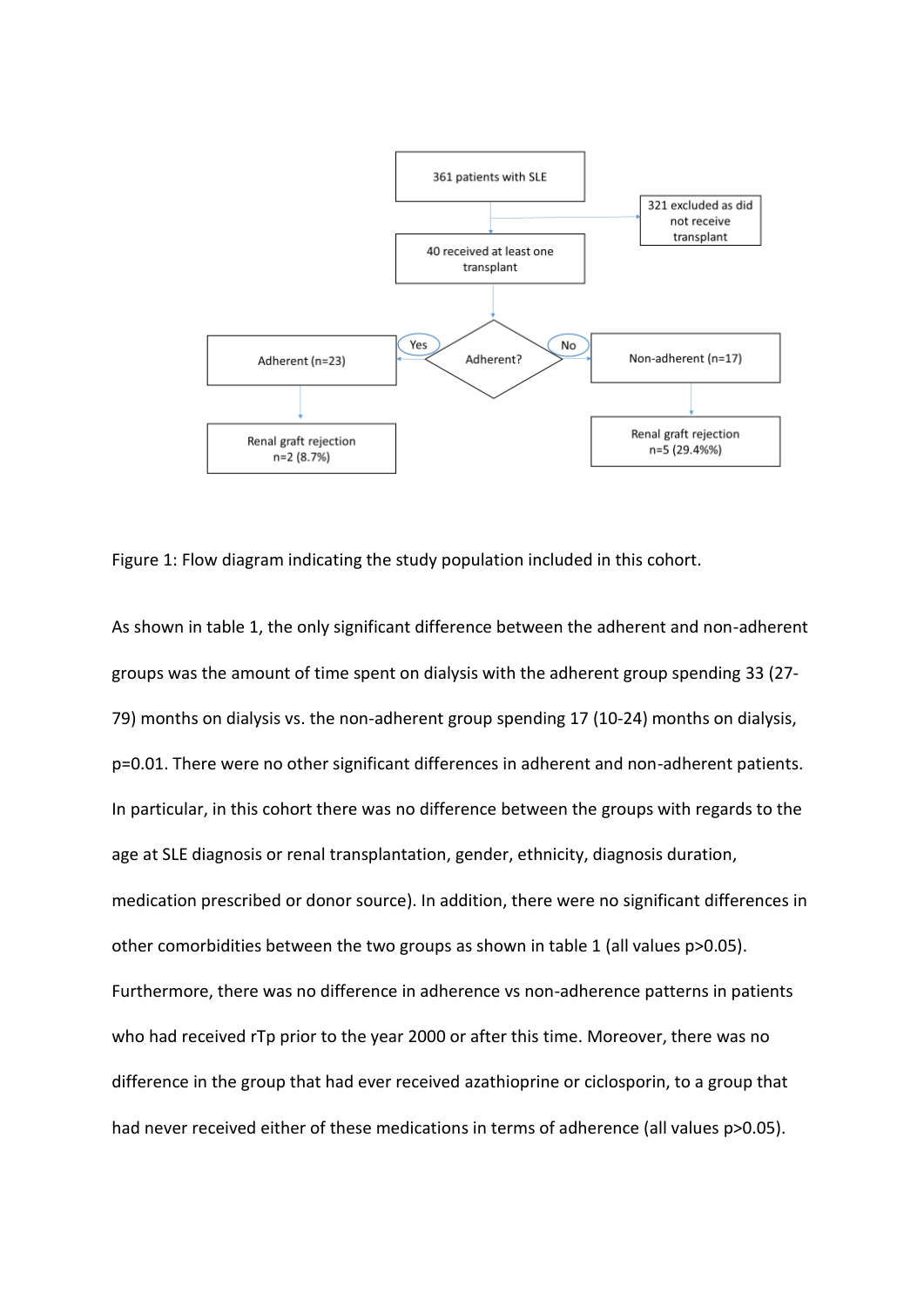This would support that even if immunotherapeutic regimes were modified during the period of the study, this was unlikely to affect the pattern of adherence/non-adherence.

One patient received three rTp in total and had rejection on the initial transplant. Two more patients received two rTp each. One had rejection on the initial graft whilst the second one did not have evidence of rejection either on the first or second graft.

Recording a concern about non-adherence either following medical consultation or biochemically, supported a trend to increased graft rejection. During a median follow up of 8.7 years, 17/40 (42.5%) of patients had evidence of non-adherence (table 1). A total of 12 (30.0%) patients experienced graft rejection or failure or both. From the adherent group 2/23 (8.7%) had graft rejection whilst from the non-adherent group this was 5/17 (29.4%, p=0.11). Graft failure was seen in 5/23 (21.7%) patients from the adherent group and 4/17 (23.5%) in the non-adherent group (p=0.89). Using Logistic regression, non-adherent patients had a trend towards increased renal graft rejection (HR 4.38, 95% CI 0.73-26.12, p=0.11). There were no other significant predictors for graft rejection or failure or the composite endpoint as shown in table 2, apart from presence of class IV LN on pretransplant histology, which was associated with a significant risk of graft rejection/ failure.

Interestingly, longer time on dialysis prior to the transplantation was associated with decreased non-adherence. For every additional month on dialysis non-adherence was reduced by HR 0.96, 95% CI 0.93-0.99, p=0.02. A receiver operating characteristic (ROC) curve (figure 2), identified that spending more than 25 months on dialysis was more likely to lead to better adherence with sensitivity 0.77, specificity 0.82 and good discrimination with AUC=0.76 supporting the idea that patients who spend more time on dialysis are more likely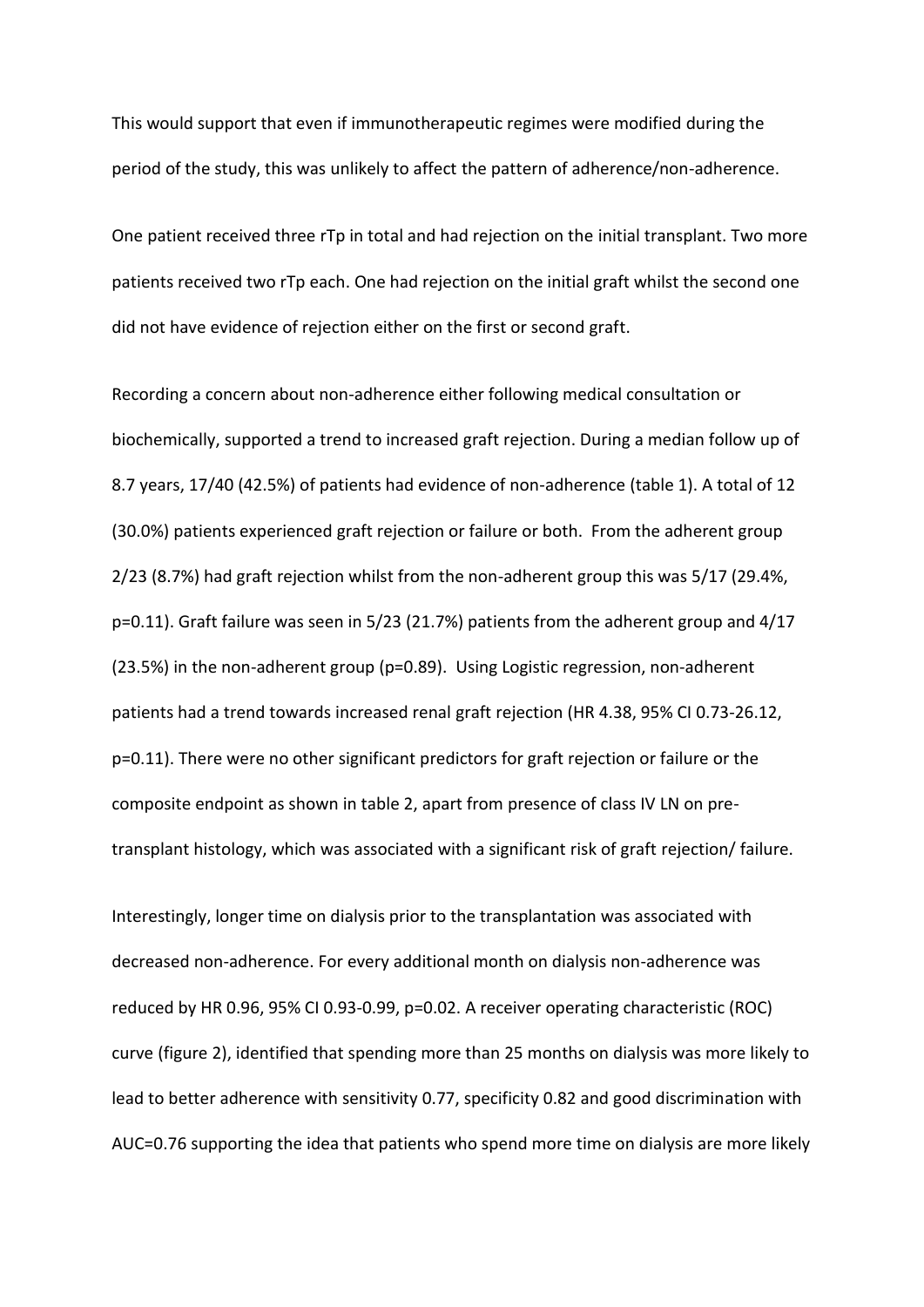to be more adherent, and thus those with less time spent on dialysis prior to transplantation more likely to become non-adherent.



Figure 2: Receiver operating characteristic (ROC) curve indicating supporting that dialysis time of more than 25 months prior to renal transplantation was associated with improved adherence (sensitivity 0.77, specificity 0.82 and good discrimination with AUC=0.76)

## **Discussion**

In this study we considered the role of adherence to immunosuppressive treatment in patients with lupus nephritis requiring renal transplantation. We documented for the firsttime adherence patterns specifically for this cohort of patients and also investigated whether non-adherence was associated with increased risk for graft rejection and/or failure. Our results confirmed that more than 2/5 of our patients with lupus nephritis, even after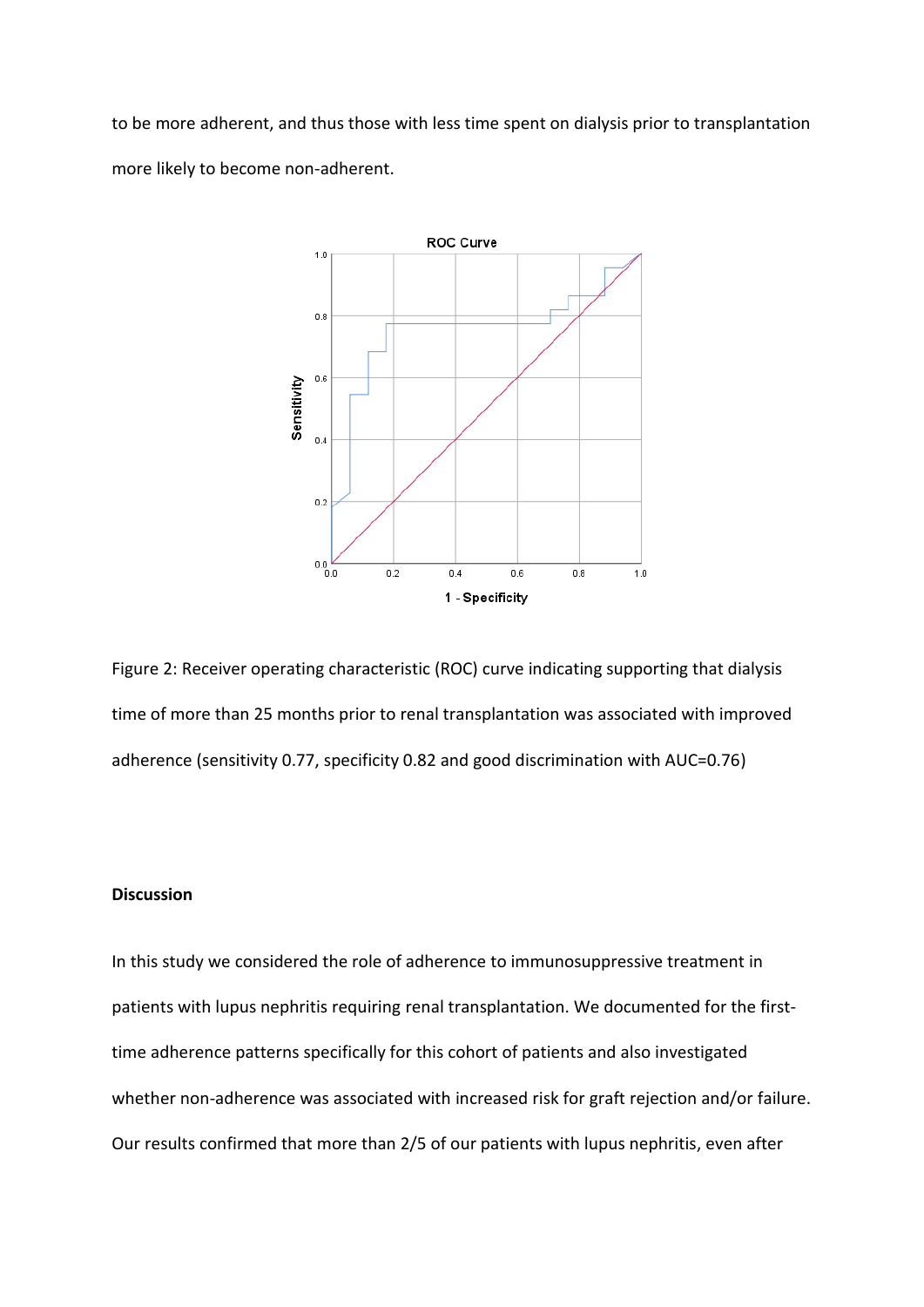renal transplantation, were considered to be non-adherent, either based on medical record evidence or biochemically based on drug level testing.

What is particularly noteworthy , is that once a concern about non-adherence was documented either in the medical notes or as evidenced with biochemical assays, there was a trend to more than a four-fold higher risk of graft rejection, indicating that poor adherence could have potentially significant adverse effects.

As this was an observational retrospective study, it was not possible to investigate causality leading to non-adherence. However, our results raise the strong possibility that patients who spend more time on dialysis are, in fact, more adherent to medication following transplantation. This is an important novel finding, as it may suggest that the time spent on dialysis has an indirect effect in encouraging better adherence post-transplant, perhaps because patients are more motivated to avoid returning to dialysis. With an increasing number of pre-emptive transplantation  $6,13$  it is possible that non-adherence could also increase and therefore the clinicians and other health care professionals should be aware and ever vigilant in recognizing this. We have recently shown that increasing time on dialysis prior to rTp adversely affects prognosis specifically in lupus patients<sup>14</sup>, supporting previous literature in patients with renal disease of mixed aetiology receiving rTp<sup>15</sup> and therefore minimising the time on dialysis should remain the aim. However, particular attention should be paid to the patients who spent little or no time on dialysis to ensure that non-adherence does not compromise the beneficial effects of early transplantation.

#### *Limitations*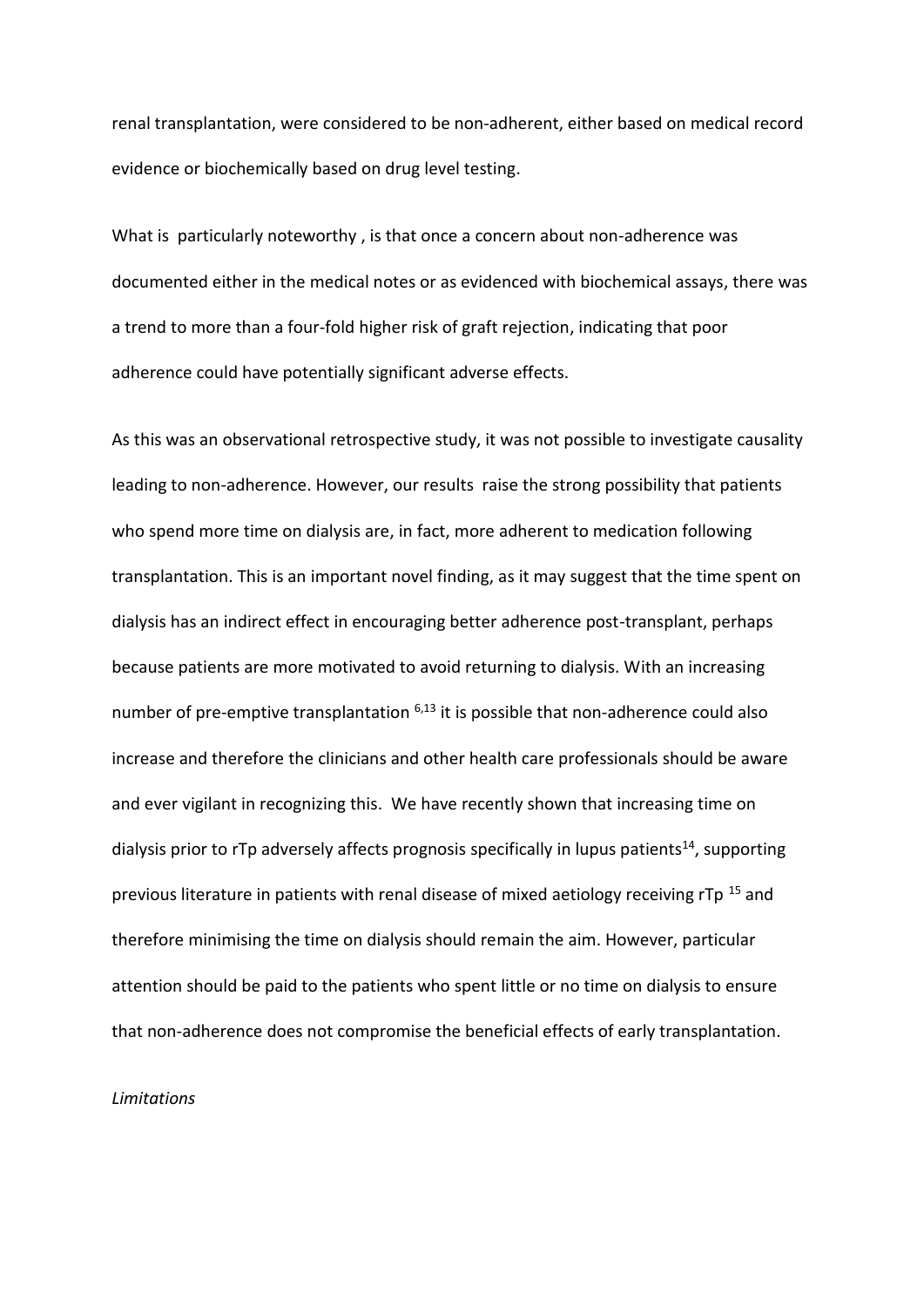Although we included patients from two large hospitals in London over a four-decade period, we were only able to identify 40 eligible transplanted patients from an original cohort of 361 patients. This number although is modest is in line, or larger, than other similar published studies of LN <sup>16,17</sup>. Our study was retrospective, however we endeavoured to avoid any bias by only considering strong pre-defined surrogates for non-adherence, such as clear documentation in the notes about poor adherence, or biochemical markers of nonadherence, and a well-defined end-point of graft rejection and failure.

Moreover, we had a mixture of Caucasian, Afro-Caribbean and South Asian patients and therefore our study results cannot be extrapolated to other populations. In view of this and also the relatively modest numbers in this study, we might have been underpowered to detect small but significant differences specific to individual ethnicity. As we focused our research only in the LN renal transplant patients, we are not able to comment about whether adherence in this cohort is higher or lower than the patients remaining on dialysis. In addition, the retrospective nature of the study did not allow us to screen accurately for depression, a factor known to be associated with non-adherence in the general lupus population <sup>18</sup>. Finally, despite one of the longest recorded follow up periods exceeding 422 patient-years we only had 12 patients with graft rejection or failure, which may have impacted on identifying smaller potential associations with the other variables included in this study.

### **Conclusion**

In conclusion, this study with a notably long-term follow up has shown that poor-adherence persists in patients with LN even after renal transplantation. It further shows that poor adherence may be associated with worse renal graft rejection and that shorter periods on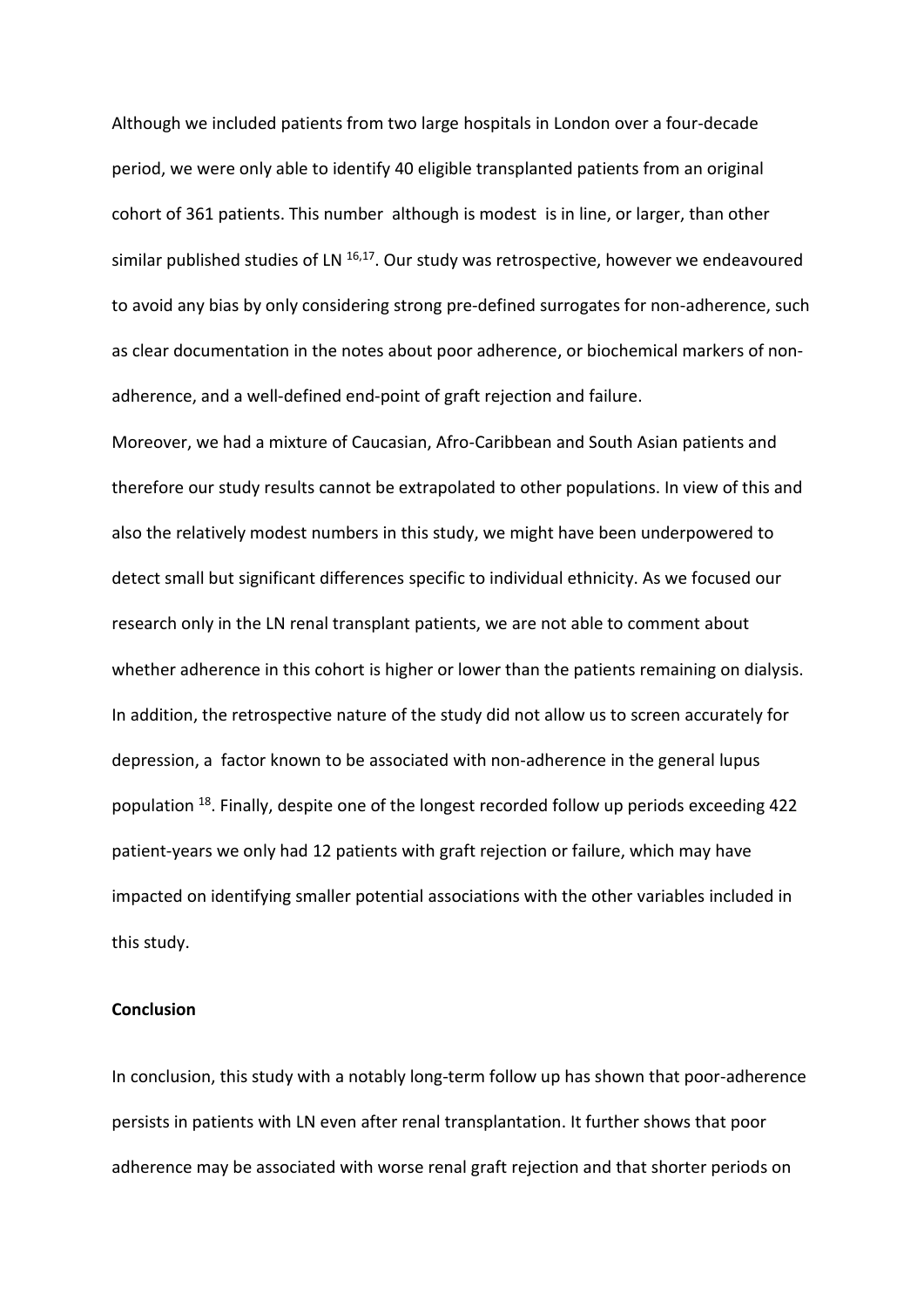dialysis prior to transplantation might lead to increased non-adherence. This is the first study to support such a conclusion. Further research needs to be undertaken collaboratively in multiple centres to identify the true adverse role of non-adherence in patients with renal transplant due to lupus nephritis. Such studies can also investigate further the factors leading to poor adherence in this cohort of patients.

Identifying patients at risk of non-adherence utilising a combination of methods based on such factors is a key step. More importantly, patients at risk of, or with documented concerns about adherence should be closely followed up with regular biochemical testing, and a purposeful discussion about the likely consequences of non-adherence in the outpatient clinics may be necessary. Finally, enhanced education sessions highlighting the importance of immunosuppressive therapy adherence could be considered for all the lupus patients following renal transplantation but also importantly in anticipation of renal transplantation.

### **Legends**

**Figure 1:** Flow diagram indicating the study population included in this cohort.

**Figure 2:** Receiver operating characteristic (ROC) curve indicating supporting that dialysis time of more than 25 months prior to renal transplantation was associated with improved adherence (sensitivity 0.77, specificity 0.82 and good discrimination with AUC=0.76)

**Table 1:** Patient demographic comparison between adherent and non-adherent groups.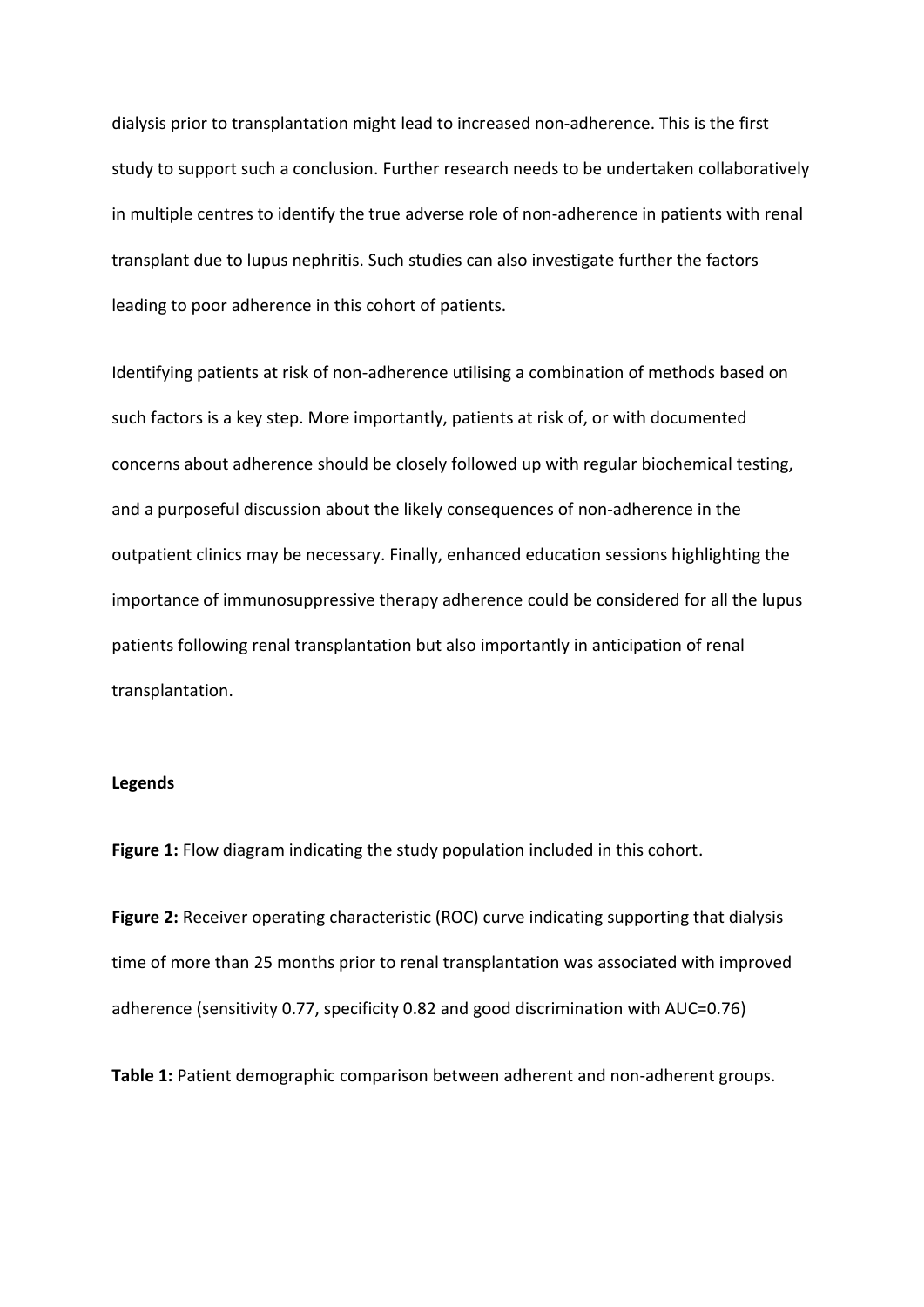**Table 2:** Logistic regression hazard modelling investigating non-adherence and other

potential predictors and graft-failure.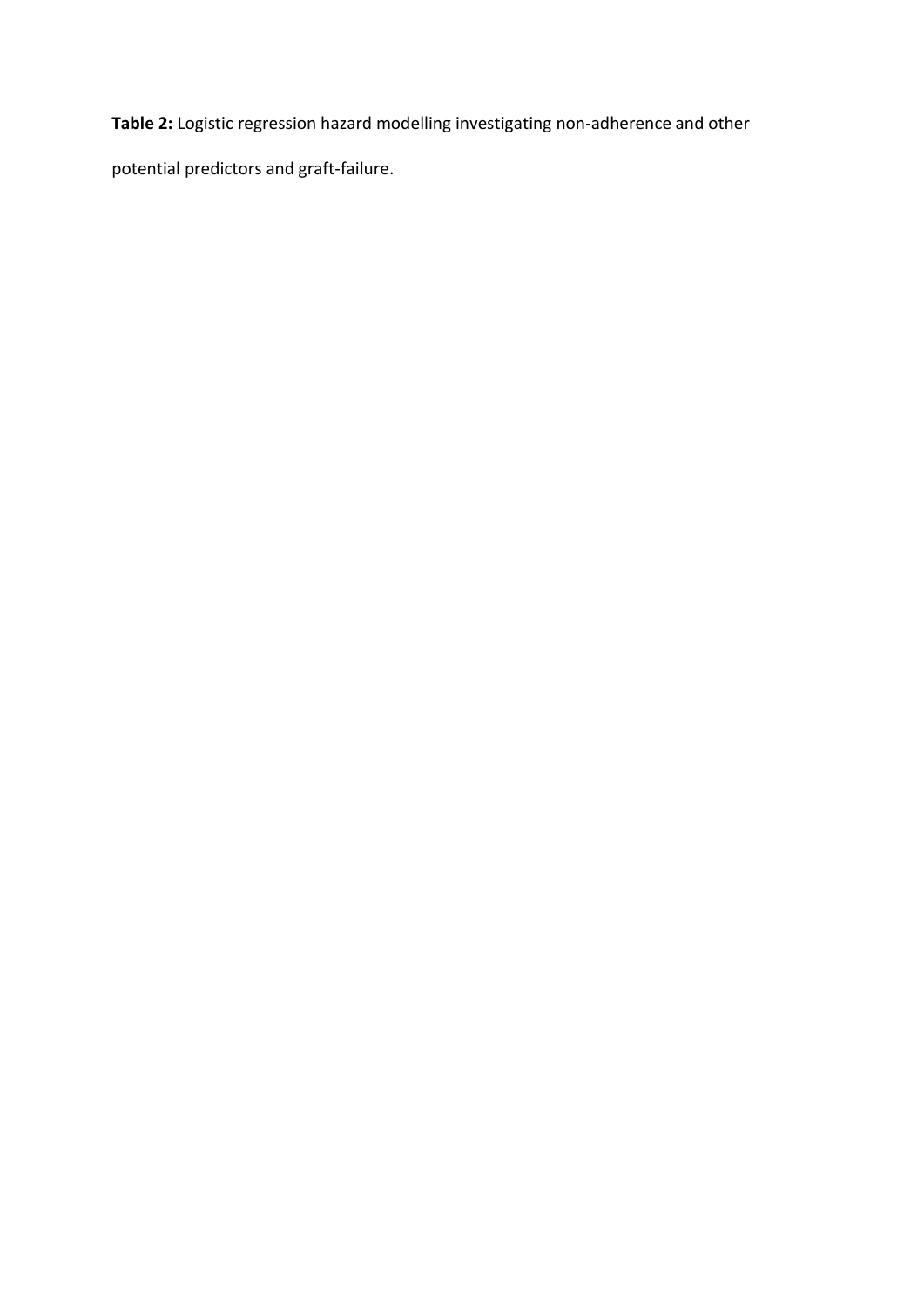|                      | Adherence n=23 | Non-adherence n=17 | P value |
|----------------------|----------------|--------------------|---------|
|                      |                |                    |         |
| Sex/ female          | 20 (87%)       | 14 (82%)           | 0.70    |
| Ethnicity            |                |                    |         |
| Caucasian            | 8              | 7                  |         |
| Afro-Caribbean       | 10             | 5                  | 0.46    |
| Asian                | 5              | 3                  |         |
| Age at SLE diagnosis | $22 \pm 9$     | $21 \pm 11$        | 0.55    |
| Age at LN            | $27 \pm 8$     | $26 \pm 9$         | 0.63    |
| Time on Dialysis     | 33 (27-79)     | 17 (10-24)         | 0.01    |
| <b>DM</b>            | 2(9%)          | $0(0\%)$           | 0.50    |
| <b>HTN</b>           | 3(13%)         | 6 (35%)            | 0.12    |
| Dyslipidaemia        | 3(13%)         | 1(6%)              | 0.62    |
| <b>APLS</b>          | 2(9%)          | 2(12%)             | 0.76    |
| <b>CVS</b>           | 2(9%)          | 3(18%)             | 0.43    |
| Histology type IV    | 9 (39%)        | 6 (35%)            | 0.55    |
| Donor living         | 8 (35%)        | 10 (59%)           | 0.20    |
| rTp time             |                |                    |         |
| Before year 2000     | 6(26%)         | 2(15%)             | 0.41    |
| After year 2000      | 17 (74%)       | 15 (88%)           |         |
| Age of ESRD          | $30 \pm 9$     | $32 \pm 12$        | 0.59    |
| Age at rTp           | $36 \pm 11$    | $34 + 12$          | 0.57    |
| Graft rejection      | 2(9%)          | 5 (29%)            | 0.11    |
| <b>Graft failure</b> | 5 (22%)        | 4 (24%)            | 0.89    |
| Failure or rejection | 5 (22%)        | 7(41%)             | 0.21    |

**Table 1:** Patient demographic comparison between adherent and non-adherent groups.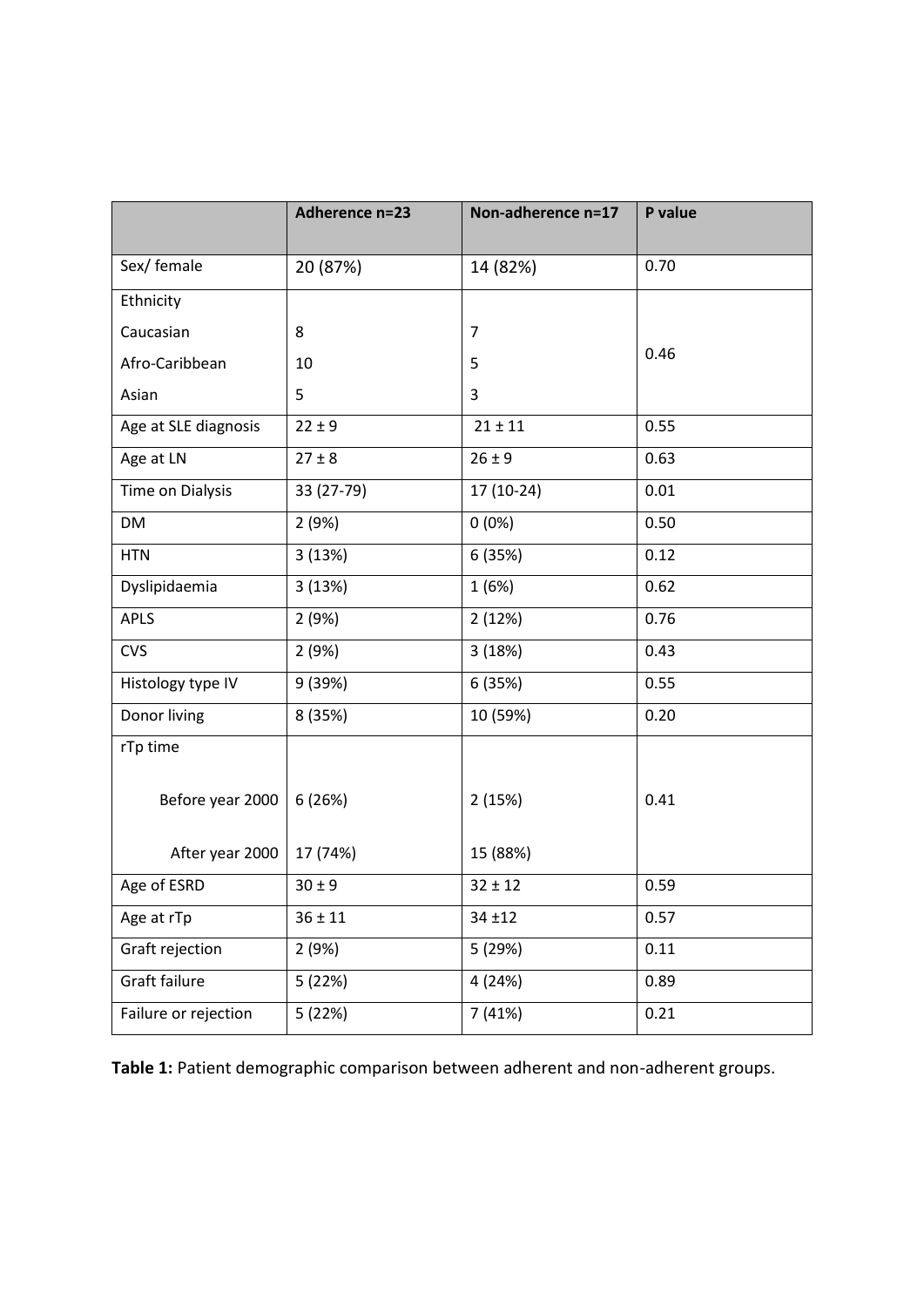|                       | <b>Hazard Ratio</b>      | 95% Confidence<br><b>Interval</b> | P-value |
|-----------------------|--------------------------|-----------------------------------|---------|
| Gender male           |                          |                                   |         |
| Rejection             | $\overline{\phantom{a}}$ |                                   |         |
| Failure               | 0.650                    | $0.066 - 6.410$                   | 0.650   |
| Rejection or Failure  | 0.418                    | 0.043-4.024                       | 0.450   |
| Ethnicity             | 0.758                    | 0.333-1.727                       | 0.510   |
| Rejection             | 0.697                    | 0.268-1.810                       | 0.458   |
| Failure               |                          |                                   |         |
| Rejection or Failure  | 0.597                    | 0.263-1.359                       | 0.219   |
| Age at SLE Diagnosis  |                          |                                   |         |
| Rejection             | 1.016                    | 0.949-1.089                       | 0.647   |
| Failure               | 1.064                    | $0.976 - 1.160$                   | 0.158   |
| Rejection or Failure  | 1.048                    | 0.970-1.131                       | 0.236   |
| Age at LN             |                          |                                   |         |
| Rejection             | 0.979                    | 0.880-1.089                       | 0.696   |
| Failure               | 1.033                    | 0.943-1.132                       | 0.482   |
| Rejection or Failure  | 1.021                    | 0.938-1.111                       | 0.627   |
| Age starting dialysis |                          |                                   |         |
| Rejection             | 1.042                    | 0.966-1.123                       | 0.287   |
| Failure               | 1.052                    | 0.980-1.129                       | 0.165   |
| Rejection or Failure  | 1.044                    | 0.976-1.116                       | 0.209   |
|                       |                          |                                   |         |
| Time on dialysis      |                          |                                   |         |
| Rejection             | 0.999                    | 0.982-1.016                       | 0.871   |
| Failure               | 1.001                    | 0.987-1.015                       | 0.860   |
| Rejection or Failure  | 0.998                    | 0.985-1.012                       | 0.829   |
| DM                    |                          |                                   |         |
| Rejection             | $\frac{1}{2}$            |                                   |         |
| Failure               | 3.333                    | 0.180-61.686                      | 0.419   |
| Rejection or Failure  | 2.250                    | 0.125-40.656                      | 0.583   |
| <b>HTN</b>            |                          |                                   |         |
| Rejection             | 2.500                    | 0.389-16.049                      | 0.334   |
| Failure               | 1.750                    | 0.296-10.340                      | 0.537   |
| Rejection or Failure  | 2.090                    | 0.391-11.061                      | 0.390   |
| Dyslipidaemia         |                          |                                   |         |
| Rejection             | 1.200                    | 0.101-14.195                      | 0.885   |
| Failure               | 3.600                    | 0.400-32.366                      | 0.253   |
| Rejection or Failure  | 2.286                    | 0.266-19.658                      | 0.451   |
| <b>APLS</b>           |                          |                                   |         |
| Rejection             | 1.133                    | 0.096-13.440                      | 0.921   |
| Failure               | 0.889                    | 0.077-13.300                      | 0.925   |
| Rejection or Failure  | 2.143                    | 0.248-18.498                      | 0.488   |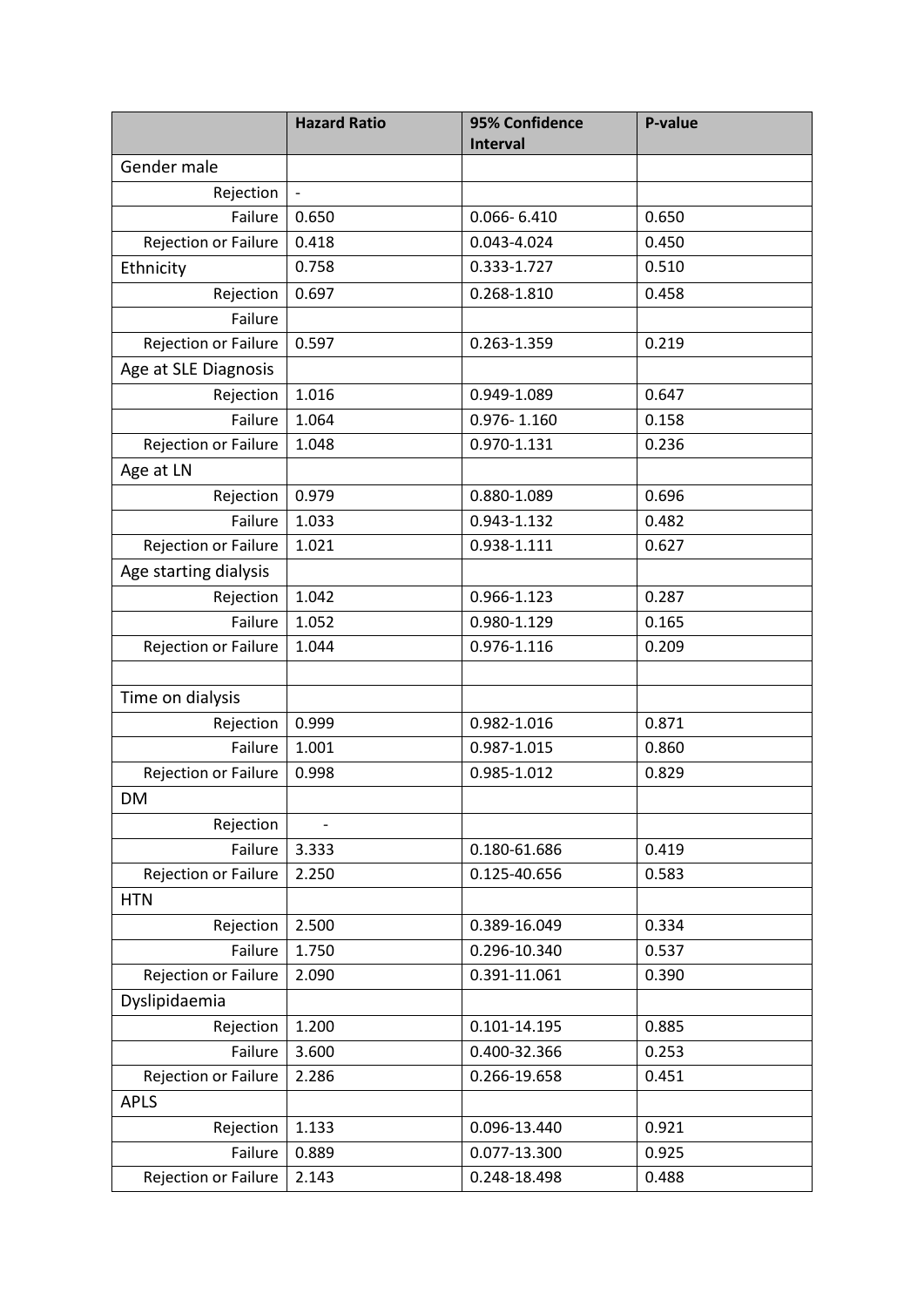| <b>CVS history</b>          |                          |               |       |
|-----------------------------|--------------------------|---------------|-------|
| Rejection                   | $\overline{\phantom{a}}$ |               |       |
| Failure                     | 2.000                    | 0.256-15.623  | 0.509 |
| <b>Rejection or Failure</b> | 1.238                    | 0.166-9.253   | 0.835 |
| Histology type IV           |                          |               |       |
| Rejection                   | $\overline{\phantom{a}}$ |               |       |
| Failure                     | 7.000                    | 0.647-75.735  | 0.109 |
| <b>Rejection or Failure</b> | 9.800                    | 0.899-106.845 | 0.061 |
| Donor source                |                          |               |       |
| Rejection                   | 1.619                    | 0.309-8.478   | 0.568 |
| Failure                     | 1.538                    | 0.342-6.928   | 0.575 |
| <b>Rejection or Failure</b> | 1.909                    | 0.477-7.638   | 0.361 |
| Non-adherence               |                          |               |       |
| Rejection                   | 4.375                    | 0.733-26.116  | 0.105 |
| Failure                     | 1.108                    | 0.248-4.944   | 0.893 |
| <b>Rejection or Failure</b> | 2.520                    | 0.632-10.054  | 0.190 |

**Table 2:** Logistic regression hazard modelling investigating non-adherence and other potential predictors and graft-failure. Were a (-) is present it indicates too few events in that group to allow statistical modelling.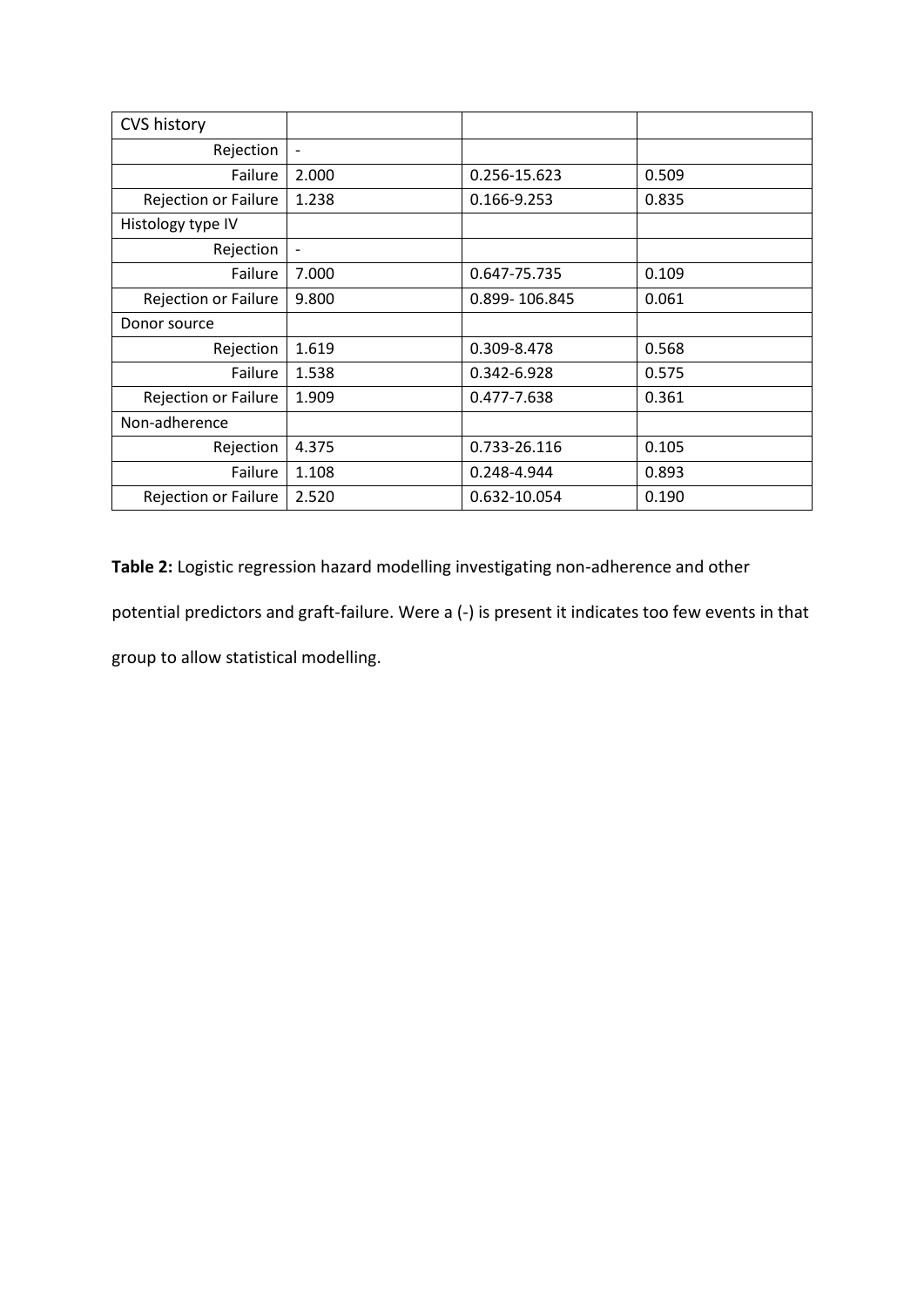### **References**

- 1. E S. *Adherence to Long-Term Therapies: Evidence for Action.* Geneva, Switzerland: World Health Organization, 2003.
- 2. Chambers SA, Raine R, Rahman A, et al. Why do patients with systemic lupus erythematosus take or fail to take their prescribed medications? A qualitative study in a UK cohort. *Rheumatology* 2008; 48: 266–271.
- 3. Costedoat-Chalumeau N, Houssiau F, Izmirly P, et al. A prospective international study on adherence to treatment in 305 patients with flaring SLE: Assessment by drug levels and by self-administered questionnaires. *Clin Pharmacol Ther*. Epub ahead of print 19 September 2017. DOI: 10.1002/cpt.885.
- 4. Adler M, Chambers S, Edwards C, et al. An assessment of renal failure in an SLE cohort with special reference to ethnicity, over a 25-year period. *Rheumatology (Oxford)* 2006; 45: 1144–7.
- 5. Ntatsaki E, Isenberg D. Risk factors for renal disease in systemic lupus erythematosus and their clinical implications. *Expert Rev Clin Immunol* 2015; 11: 837–48.
- 6. Sabucedo AJ, Contreras G. ESKD, Transplantation, and Dialysis in Lupus Nephritis. *Semin Nephrol* 2015; 35: 500–508.
- 7. Scheel J, Reber S, Stoessel L, et al. Patient-reported non-adherence and immunosuppressant trough levels are associated with rejection after renal transplantation. *BMC Nephrol* 2017; 18: 107.
- 8. Takemoto SK, Pinsky BW, Schnitzler MA, et al. A retrospective analysis of immunosuppression compliance, dose reduction and discontinuation in kidney transplant recipients. *Am J Transplant* 2007; 7: 2704–11.
- 9. De Geest S, Borgermans L, Gemoets H, et al. Incidence, determinants, and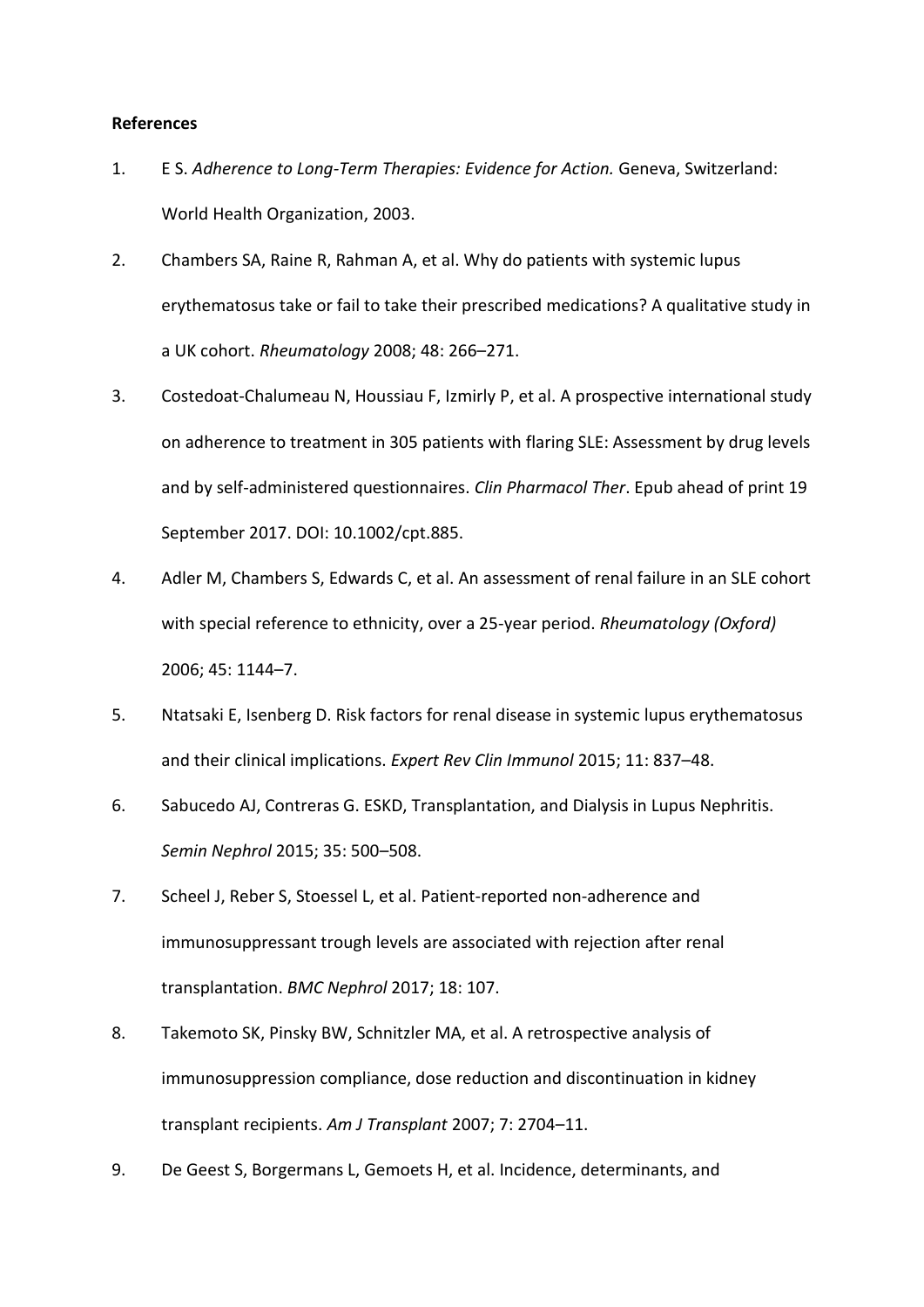consequences of subclinical noncompliance with immunosuppressive therapy in renal transplant recipients. *Transplantation* 1995; 59: 340–7.

- 10. Rao PS, Schaubel DE, Jia X, et al. Survival on Dialysis Post–Kidney Transplant Failure: Results From the Scientific Registry of Transplant Recipients. *Am J Kidney Dis* 2007; 49: 294–300.
- 11. Tan EM, Cohen AS, Fries JF, et al. The 1982 revised criteria for the classification of systemic lupus erythematosus. *Arthritis Rheum* 1982; 25: 1271–7.
- 12. Weening JJ, D'Agati VD, Schwartz MM, et al. The classification of glomerulonephritis in systemic lupus erythematosus revisited. *Kidney Int* 2004; 65: 521–30.
- 13. Gordon C, Maame-Boatemma A-A, Gayed M, et al. The British Society for Rheumatology guideline for the management of systemic lupus erythematosus in adults. *Rheumatology* 2017; (in press): https://doi.org/10.1093/rheumatology/kex286.
- 14. Ntatsaki E, Velo-Garcia A, Vassiliou VS, et al. Impact of pre-transplant time on dialysis on survival in patients with lupus nephritis. *Clin Rheumatol*. Epub ahead of print 11 May 2018. DOI: 10.1007/s10067-018-4115-1.
- 15. Cosio FG, Alamir A, Yim S, et al. Patient survival after renal transplantation: I. The impact of dialysis pre-transplant. *Kidney Int* 1998; 53: 767–772.
- 16. Cairoli E, Sanchez-Marcos C, Espinosa G, et al. Renal transplantation in systemic lupus erythematosus: outcome and prognostic factors in 50 cases from a single centre. *Biomed Res Int* 2014; 2014: 746192.
- 17. Lionaki S, Kapitsinou PP, Iniotaki A, et al. Kidney transplantation in lupus patients: a case-control study from a single centre. *Lupus* 2008; 17: 670–5.
- 18. Alsowaida N, Alrasheed M, Mayet A, et al. Medication adherence, depression and